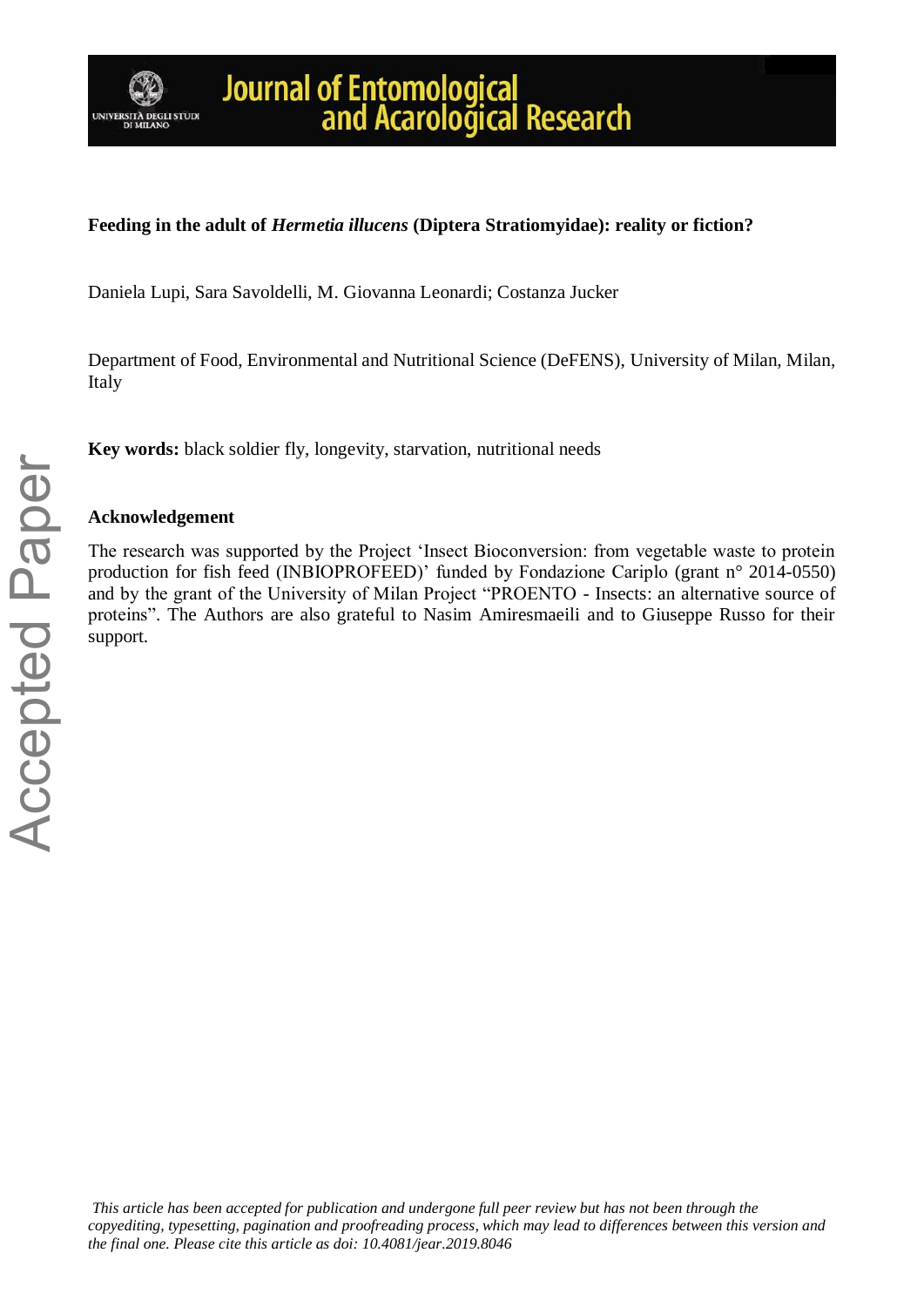#### **Abstract**

*Hermetia illucens* (L.) (Diptera Stratiomyidae) is a promising species as alternative protein source for animal feed, able to convert a wide range of organic materials. The knowledge on larval biology, development, nutritional needs, and nutritional composition is rich, while few information is available on adult traits. The aim of the present study was to investigate the influence of the adult nutrition on the survival, the longevity and the ovaries development of *H. illucens*. In detail, three food sources have been compared to starvation. Water, a sucrose solution and a protein solution were given to new emerged adults and data on longevity and ovary development were acquired. Trials were conducted on single specimen and on a cohort of adults. In all the trials, starved adults survived significantly shorter than all other thesis. When adults were maintained isolated, the survival was significantly influenced by the nourishment: longevity was longer when adults were feed with a sucrose solution, while the supply of a protein source provided a lifespan significantly higher than starvation but similar to water or to sucrose solution. In cages longevity was always shorter than in isolated adults for both males and females and the overall trend was similar to single individual trials with the exception of protein solution. Ovary development of females under different nourishment did not show differences. More studies are necessary to identify a correct nutrition considering the integration of different chemical compounds to obtain optimal adult performance in terms of longevity and reproduction.

#### **Introduction**

The increasing interest in new sources of proteins has risen the attention towards different species of insects for their ability to convert rough biomass into high quality proteins for feed and food (Van Huis, 2013; Makkar *et al.*, 2014; Surendra *et al.*, 2016; Van Raamsdonk *et al.*, 2017). *Hermetia illucens* (L.) (Diptera Stratiomyidae), commonly known as the black soldier fly (BSF), is one of the most promising species as alternative protein source for animal feed due to its bioconversion ability and high protein content. This Diptera is native to the United States, but is now considered cosmopolitan for its settlement in different continents. Larvae are saprophagous and can be reared on numerous organic materials ranging from fruits, vegetables, plant material and market waste (Kalová & Borkovcová 2013; Cičková *et al.,* 2014; Jucker *et al.* 2017), to cadavers, manure, and garbage (Lord *et al.*, 1994; Myers *et al.*, 2008; Lalander *et al.*, 2013). Mature larvae have a high content of protein (40-44%), while the fat amount vary from 25 to 49% depending from the rearing diet (Makkar *et al.*, 2014). Adults of this species are not considered a pest as they do not damage agricultural crops, do not cause illness or unproductivity in cattle, they do not cause nuisance with bites and are not able to transmit human diseases (Cičková *et al.,* 2014). Moreover, *H. illucens* is a good candidate for mass rearing systems as it presents more generation per year, does not enter reproductive diapause (Myers *et al.*, 2008), and can be reared in high number as does not evidence a cannibalistic behaviour.

Literature is rich of information related to larvae and in detail to its biology, development, nutritional needs, chemical composition and the efficiency of bioconversion of the rearing substrates (Paz *et al.,* 2015; ur Rehman *et al*., 2017; Barragan‐Fonseca *et al.*, 2018). On the contrary, few information is available on adult survival and performances during its lifetime. While it is well known that the quality of preimaginal feeding strongly affects the size, survival and biological traits of adult flies, some studies report that adults are incapable of feeding (Roper *et al.*, 1996; Blackmore & Lord, 2000; Tomberlin *et al.*, 2002; Gobbi *et al.,* 2013; Jucker *et al.*, 2017). However, Tomberlin *et al.* (2002) evidenced that both males and females of *H. illucens* lived longer when provided with water and Nakamura *et al.* (2016) reported that a supply of water and sugar positively extends the adult longevity.

The aim of the present study was to evaluate the influence of different nutritional sources, through an unidimensional approach (one single alimentary source) on the survival and longevity of *H. illucens* adults and to give indication about foods that can be exploited by them. In detail, the effect of nutrition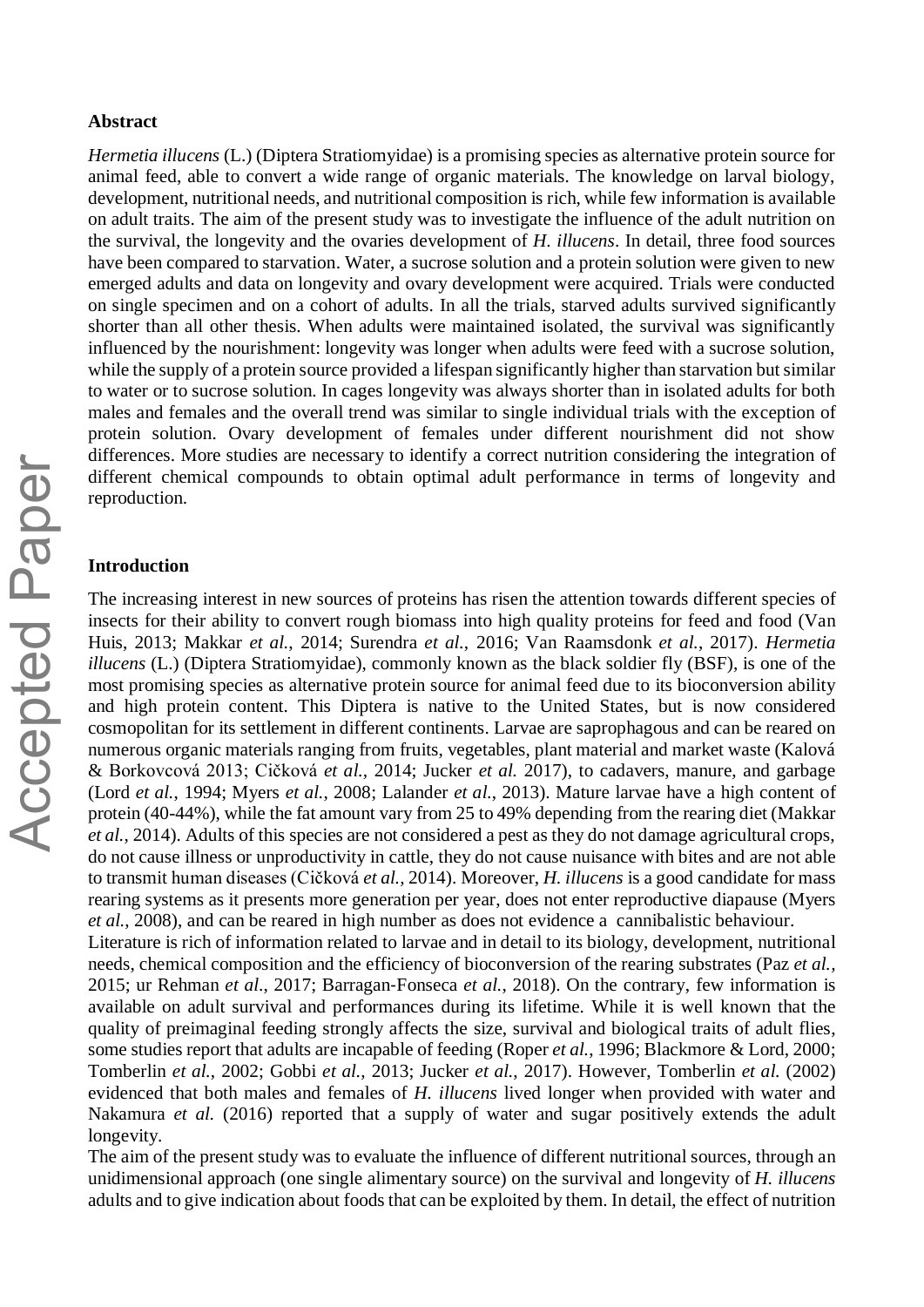was evaluated comparing the survival of starved adults with those fed on a protein solution, a sucrose solution, or only water. Effects on single specimens (males or females) or on a cohort of males and females have been evaluated. Moreover, the influence of the different diets on ovary development was studied.

#### **Methods**

The influence on adult longevity and fertility of different nourishments provided during the adult stage was studied comparing starvation (no food), water, and a sucrose solution (1:1 volume) (trial 1). This trial was followed by a second one (trial 2) in which the comparison was extended to a protein source (meat broth), in addition to the previously tested ones. In both trials, adult survival was evaluated on isolated specimens to track single individuals. Moreover, the influence of the diet on a cohort of adults (males plus females) was set up to evaluate the combined influence of nutrition, movement and mating on survival and fertility.

#### *Hermetia illucens* Stock Culture

A laboratory rearing system for *Hermetia illucens* was started from field-collected larvae as reported in Jucker *et al.* (2017). Once emerged, males and females were placed in a cage ( $100 \times 80 \times 60$  cm) at  $25 \pm 0.5^{\circ}$ C,  $50 \pm 5\%$  RH and natural photoperiod to mate and oviposit. Strips of corrugated cardboard (2 mm in width; three flute openings per cm) were placed in a plastic container with the bottom covered with hen feed as attractant and were provided for oviposition according to Booth and Sheppard (1984). Newly hatched larvae were then reared on hen feed mixed with water (500 g/800 ml water) and transferred in a climate chamber [T  $25^{\circ} \pm 0.5^{\circ}$ C, RH 60  $\pm$  0.5%, photoperiod 12:12 (L:D)] until pupation. Pupae were then transferred into a container with wood shaving to prevent desiccation and to facilitate adult emergence.

Pupal containers obtained in the stock culture were checked daily until new adult emergence. Adults with less than 6 hours were used for all the trials. Adults were selected to be of near uniform size (mean adult length  $\pm$ SE = 14.58 $\pm$ 0.05mm). All experiments were conducted at 25 $\pm$ 0.5 $\degree$ C, 50  $\pm$  5% RH, and summer photoperiod 15:09.

*Single specimen survival*. To evaluate individual survival, males and females were singularly inserted into 180 mL aerated plastic container (height 12 cm, diameter 6 cm). 20 replicates per sex and thesis were prepared. Excluding no food thesis, to provide water/nutritional source *ad libitum*, a 5 mL plastic vial was inserted in each container and changed every 2 days. These vials were filled respectively with water, sucrose solution or meat broth and closed with cotton to allow the feeding of the insects and avoid the loss of liquid. Longevity was checked daily and containers with dead adults were discarded.

*Cohort survival.* 50 females and 50 males were inserted into each cage, a polyethylene cube with a base of 28 cm (one cage per thesis). Food or water source were provided in each cage that necessitated it, with 50 mL plastic tube containing cotton to adsorb nutritive solution and to allow insect nutrition avoiding them to die into the solution. All tubes were changed every 2 days. Longevity was checked daily and dead adults were removed from the cages and sexed.

*Ovary development.* The influence of the nourishment on the fertility was studied. 40 males and 80 females were inserted into four cages (one per thesis) as in cohort survival and fed *ad libitum.* Ten females were extracted from each cages at precise intervals (1, 3, 5, 7, 10, 14 days) and dissected under the stereomicroscope to evaluate the development of ovaries. The length and the width of the ovaries were measured under an optical stereoscope provided with graduated oculars (Wild Heerbrugg M5A, Leica Geosystems GmbH, Heerbrugg, Switzerland) according to Gobbi *et al.* (2013).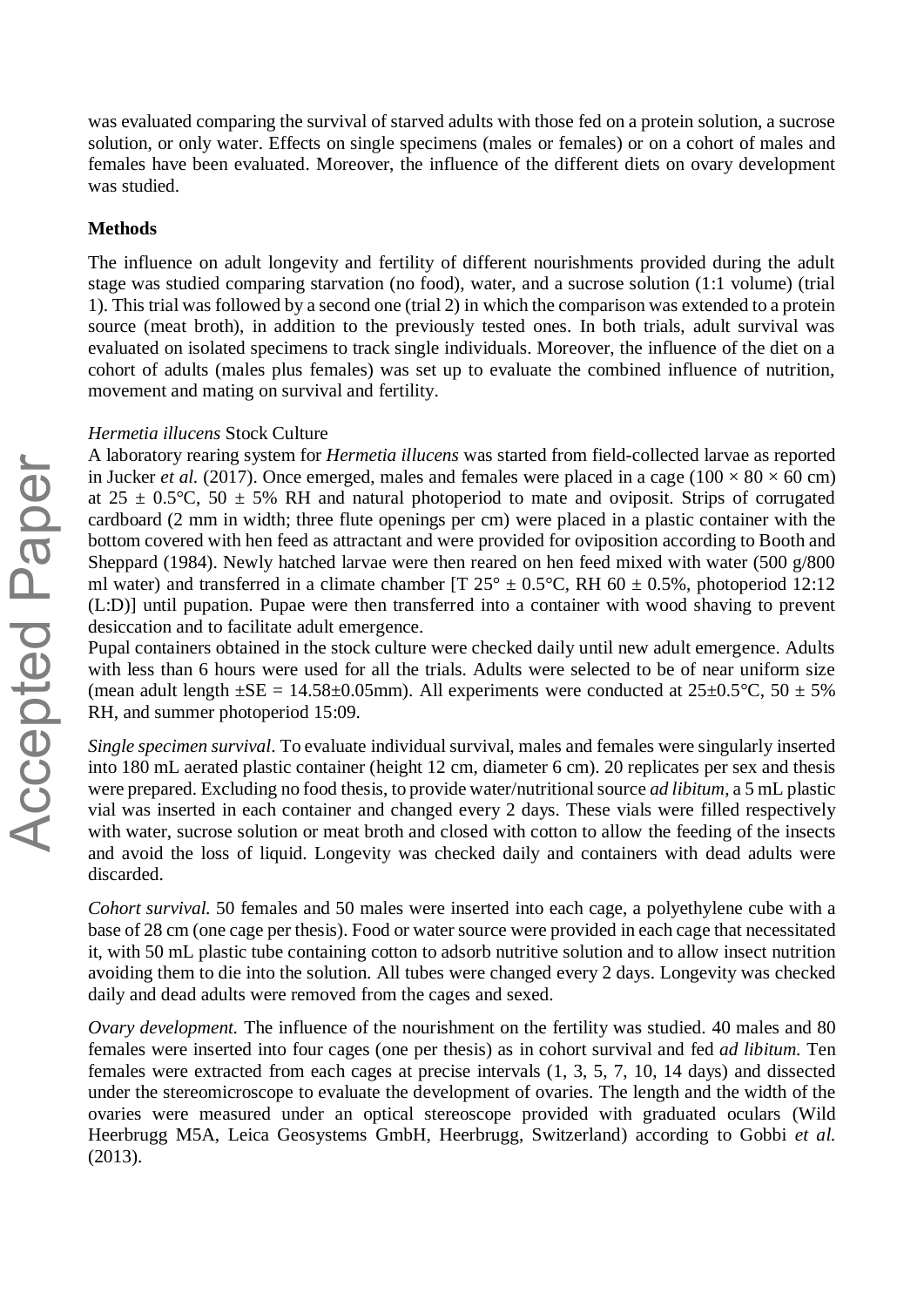#### **Statistical analyses**

SPSS® Statistic (Version 24 for Windows, SPSS Inc. Chicago, IL, USA) was used to analyse all data. To test differences, prior to analyses all data were examined with the Levene᾿s test for homogenous distribution, and with Shapiro-Wilk test for normal distribution. Kaplan-Meier survival curve analysis was also used to compare the death rate among different experimental groups in males and females. Log rank, Breslow and Tarone-Ware tests were then applied to compare survival curves.

As data on mortality were not normally distributed and Levene's test did not show variance homogeneity (P<0.05), they were analysed using non-parametric ANOVA Scheirer-Ray-Hare extension of the Kruskal-Wallis test (Sokal & Rohlf, 1995). Dunn's Post Hoc test was then applied to test for each significant factor  $(P<0.05)$ .

Data on ovarian development were normally distributed and Levine's test showed variance homogeneity (p>0.05), thus they were analysed through a two-way ANOVA to evaluate the effect of the diet and of the timing from emergence. Where significant differences occurred, Tukey–Kramer's Honestly Significant Difference multiple comparisons test was applied for mean separation ( $P < 0.05$ ) between tested diets. Considering that ovaries dimension can be influenced also by adult dimension variability (Blay  $\&$  Yuval, 1999), the measure of the ovaries was related with the body length to exclude the effect of intraspecific variability.

The two-tailed Student's t-test was used to determine significant differences between male and female survival in single and cohort trials  $(P < 0.05)$ .

#### **Results**

#### *Single specimen survival*

Adult survival rate in males, varied from  $6.60\pm0.76$  days in specimens under starvation to  $32.70\pm1.93$ in specimens fed with the sucrose solution; similarly, females leaved from 8.05±0.70 when no food was provided to  $20.85\pm1.13$  in specimens fed with the sucrose solution (Table 1).

The Scheirer-Ray-Hare test showed that the survival was significantly influenced by the nourishment (trial 1: df = 2; SS = 2419.303; p <0.001; trial 2: df=3; SS=2171.82; p <0.001), the sex (trial 1: df = 1;  $SS = 143$ ;  $p=0.038$ ; trial 2: df=1;  $SS=357$ ;  $p<0.001$ ), and the interaction of the two factors (trial 1: df=2; SS= 504.237; p<0.001; trial 2: df=3; SS=352.17 p<0.001). Also the Kaplan-Meier survival curves analysis followed by log rank, Breslow, and Tarone-Ware statistics evidenced significant differences among the survival according to the nutritional source provided (log-rank P<0.001; Breslow P<0.001; Tarone-Ware P<0.001 for all data). In both trials, longevity was significantly longer for both males and females when a sucrose solution was provided, compared to starved adults. Protein source provided a lifespan significantly higher than starvation and, according to the trial, similar to water or to sucrose solution.

Comparing the longevity between adults of the two sexes in trial 2, where also protein diet was present, Kaplan-Meier curve showed that males lived significantly longer than females only when fed with sucrose (Fig. 1) (log-rank P<0.001; Breslow P<0.001; Tarone-Ware P<0.001). In all the other cases, no statistical differences were observed (log-rank P>0.001; Breslow P>0.001; Tarone-Ware P>0.001).

#### *Cohort Survival*

Adult survival rate in the cohort varied, in males, from 7.74±0.70 days in specimens under starvation to 15.98±0.71 days in specimens fed with the sucrose solution and, in females, from 8.3±0.19 days in specimens under starvation to  $18.3 \pm 1.02$  days in specimens fed with the sucrose solution (Table 1).

Scheirer-Ray-Hare test showed that the adult survival was influenced by the nourishment (df=3; SS=1600.35; p<0.001), the sex (df=3; SS=71.458; p<0.001) and the interaction of the two factors (df=3; SS= 71.458; p=0.018). Also in cohort, Kaplan-Meier survival curves analysis followed by log rank, Breslow, and Tarone-Ware statistics evidenced significant differences among the survival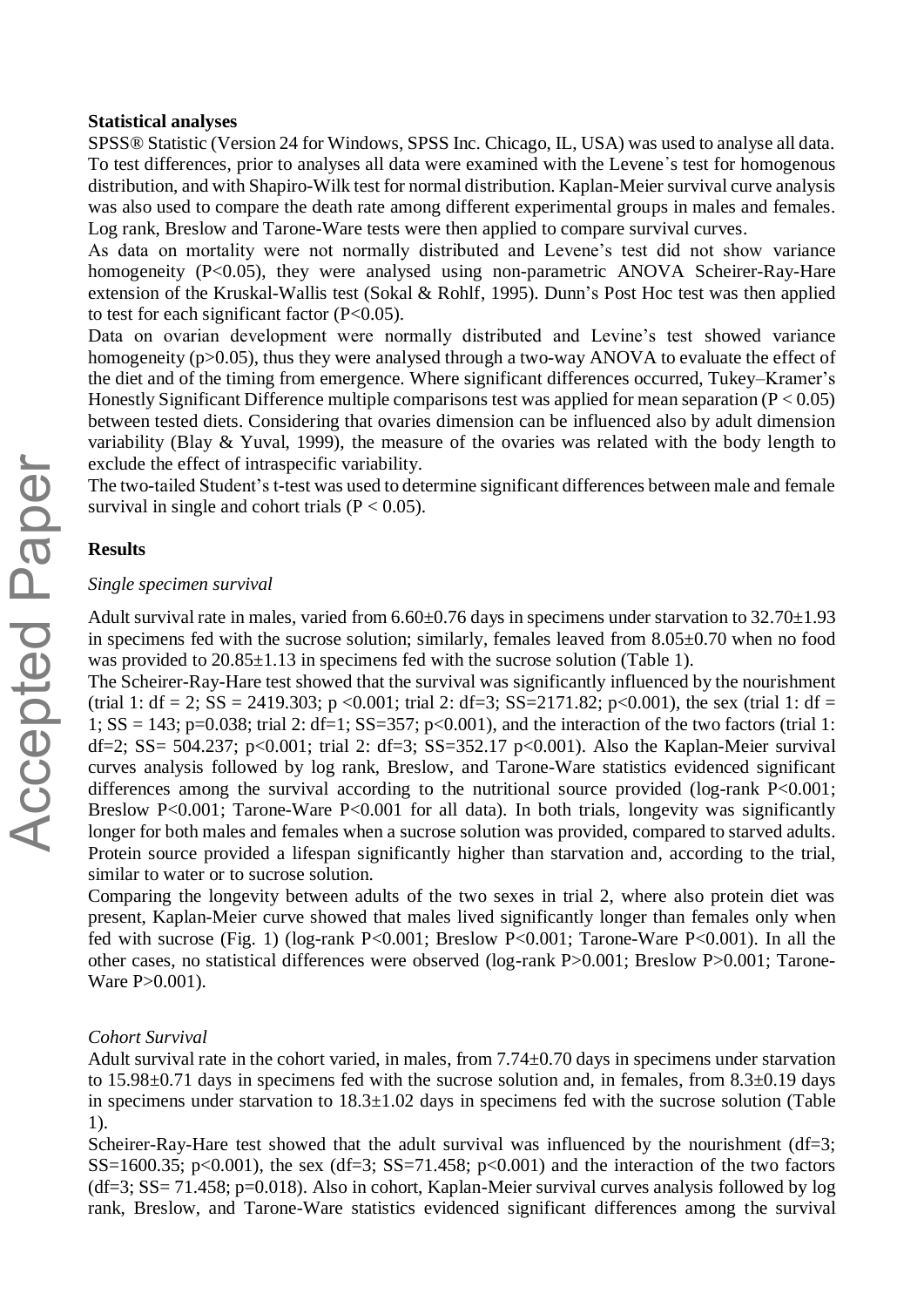according to the nutritional source provided (log-rank P<0.001; Breslow P<0.001; Tarone-Ware P<0.001 for all data).

Dunn post hoc test (table 1) evidenced, both in single and cohort experiments, that starved adults survived significantly less than all other thesis. Adults fed with sucrose solution always ranked in the group with major survival. *H. illucens* fed with the protein solution, lived significantly more than specimens under starvation, but in two cases the survival ranked as the thesis with water (single males in trial 2; and females in cohort survival) while the remaining two ranked as sucrose solution (single females in trial 2 and males in cohort survival).

Kaplan-Meier curve showed that in cages males lived fewer days than females when sucrose was provided (log-rank P<0.001, Breslow P<0.001, Tarone-Ware P<0.001) (Fig 1).

Longevity in cages was always shorter than in isolated specimen for both males and females (Males: F=62.35, df=1, 280, P<0.001; Females: F= 22.54, df=1, 270, P<0.001).

#### *Ovary development*

Table 2 reports the mean value of ovary area measured in females under different nutritional sources. Overall, in all trials ovaries were visible from the first day after emergence (dimensional variability: from  $1.31\pm0.18$  mm<sup>2</sup> in females fed with the protein solution, to  $1.61\pm0.15$  mm<sup>2</sup> in females fed with sucrose solution). Ovaries reached major dimension after 3 days (from  $6.6\pm0.95$  mm<sup>2</sup> in females fed with sucrose solution to  $4.7 \pm 0.66$  mm<sup>2</sup> in females under starvation) and then the dimension progressively lowered down as represented by the trend lines in figure 2.

Two-way ANOVA evidenced significant differences between days (F= 8.492; df= 4, 180; p<0.005), but not between thesis (F=0.817; df=2, 180; p=0.445); nor the interaction of the two factors (F=1.902; df=5, 179;  $p=0.102$ ).

#### **Discussion**

The insights acquired by this study may be of contribution to the recent literature, since they suggest the presence of a functional digestive system in *Hermetia illucens* adults. In fact, in all experiments, insects provided with any source of food or water lived longer than starved ones. Adults could still live without food for more than a week. Starvation provides an important dietary stress that tests *H*. *illucens* ability to mobilize stored nutrients for survival. As showed by other author (e.g Newton *et al.*, 2005; Tomberlin *et al.*, 2009), *H. illucens* adults, without food, take advantage from the fat bodies they have stored during larval instar. However, it is not a simple survival, as the adults continued to move and perform normal physiological functions, as demonstrated by the growth of ovaries for oogenesis. It is known (Keeley, 1985; Arrese & Soulages, 2010) that the fat body is a dynamic tissue that plays a role in multiple metabolic functions, among which the store and release energy in response to the demands of the insect. It is also involved in the production of storage proteins used as an amino acid reservoir for morphogenesis, lipophorins (responsible for the lipid transport in circulation), or vitellogenins for egg maturation. This last aspect is also confirmed by our results that did not attribute any influence of the diet to egg maturation in gonads. In all tested conditions, ovaries have similar dimensions, but there are significant differences in adult survival, according to the nutrition provided. Therefore, differences in egg laying during lifetime could be observed. Further researches should be focused to detail this aspect. Our data show that all tested substrates significantly extend adult survival. In particular, it is confirmed that water plays an important role in adult performances as reported by Sheppard *et al.* (2002). The longest survival was observed in presence of sucrose solution. The availability of an energy source seems to impact more on males than on females. In particular, males individually held in tubes, without possibility to fly, live significantly more than females in same conditions, while in the cohort, where adults can fly and mate, no differences were observed among male and female survivals. Therefore, the energy source seems to be mainly used by males for flight and mating, while in test tubes it is exploited only for survival.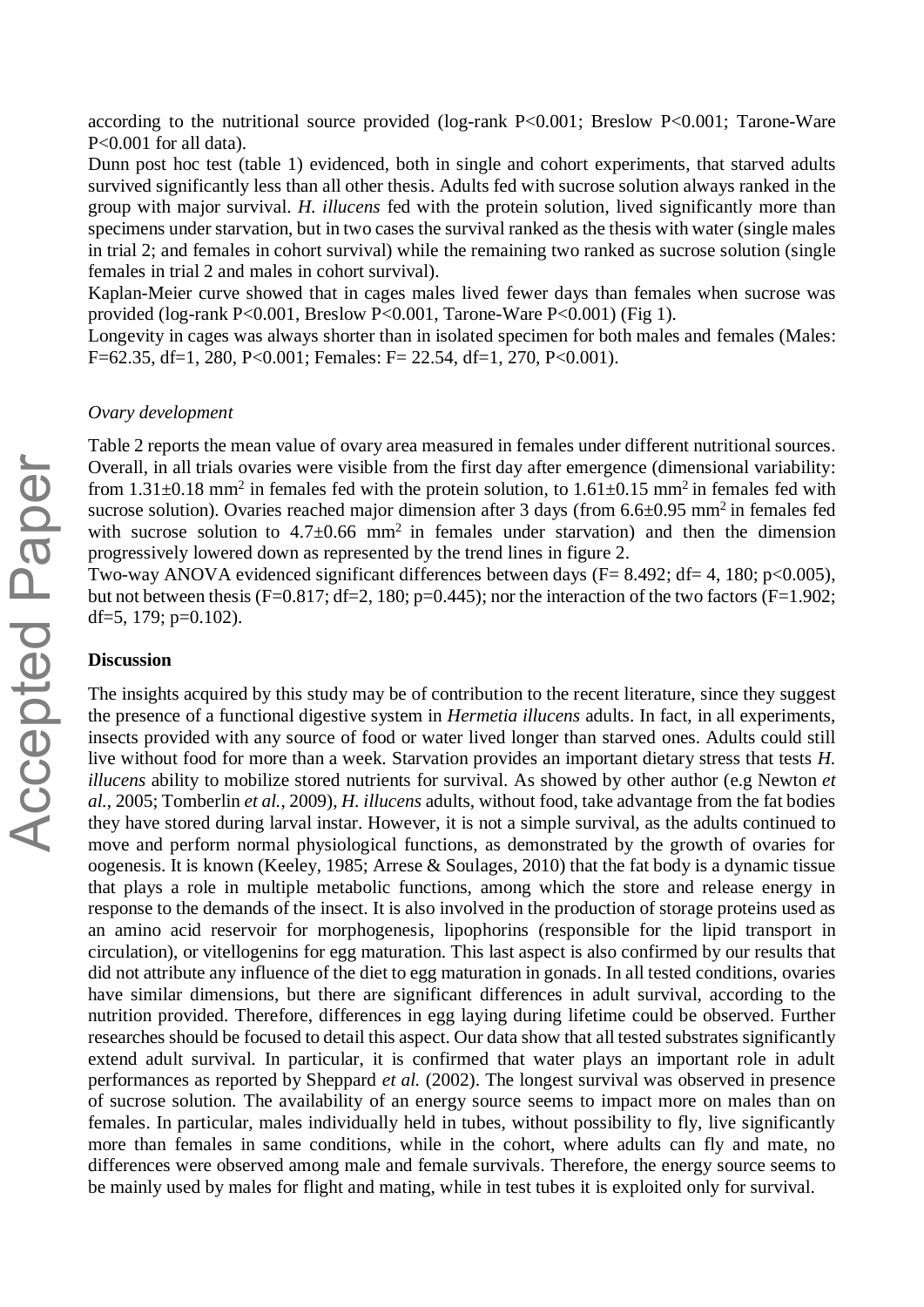On the contrary, the survival with protein did not furnish the same results of sucrose solution, as it was similar to the one of insects provided only with water. The protein intake therefore seems less important for the adult life, even in females who need proteins for the ovary maturation and egg development. Our data suggest that protein requirement is satisfied by the stocks accumulated during larval development. Anyway, we are aware that the animal metabolic systems require numerous nutrients simultaneously, at its individual optimal level (Raubenheimer and Simpson, 1997), and that the approach in our research is unidimentional, in order to verify the effect of a specific nutrient source.

According to Prabhu *et al.,* (2008) there are limits to the dietary composition that can be accommodated such that, beyond a certain point, performance is reduced because of deficiencies in some nutrients or the costs of processing large excesses of other nutrients. Also Cangussu & Zucoloto (1995) found that unbalanced diet has effects on performances of the females of the Mediterranean fruit fly, *Ceratitis capitata* (Wiedemann).

For optimal performance insects do not only need the right amount of food, but also an equilibrium among nutrients. However, working with unbalanced diets is the first approach through the knowledge of the alimentary needs of *H. illucens* adult nutrition. The choose of a correct food, which consist of different chemical compounds (that can balance the uptake and losses of numerous compound at the same time), is necessary to study the metabolic answers in *H. illucens* similarly to other insects (Cohen, 2015). Artificial diets for insect generally contain different components that should be balanced, in detail a nitrogen source - proteins (but sometimes free amino acids) - lipids, carbohydrates, vitamins, and minerals - and also stabilizers, preservatives, and often fillers or bulking agents (Cohen, 2015).

In conclusion, our data evidenced the presence of a functional gut in *H. illucens* adults and the importance of a nutritional source to extend insect lifespan. Although a direct effect on the female fertility was not evidenced, is possible to speculate that an alimentary source could have a positive influence on the general performances of the mass rearing.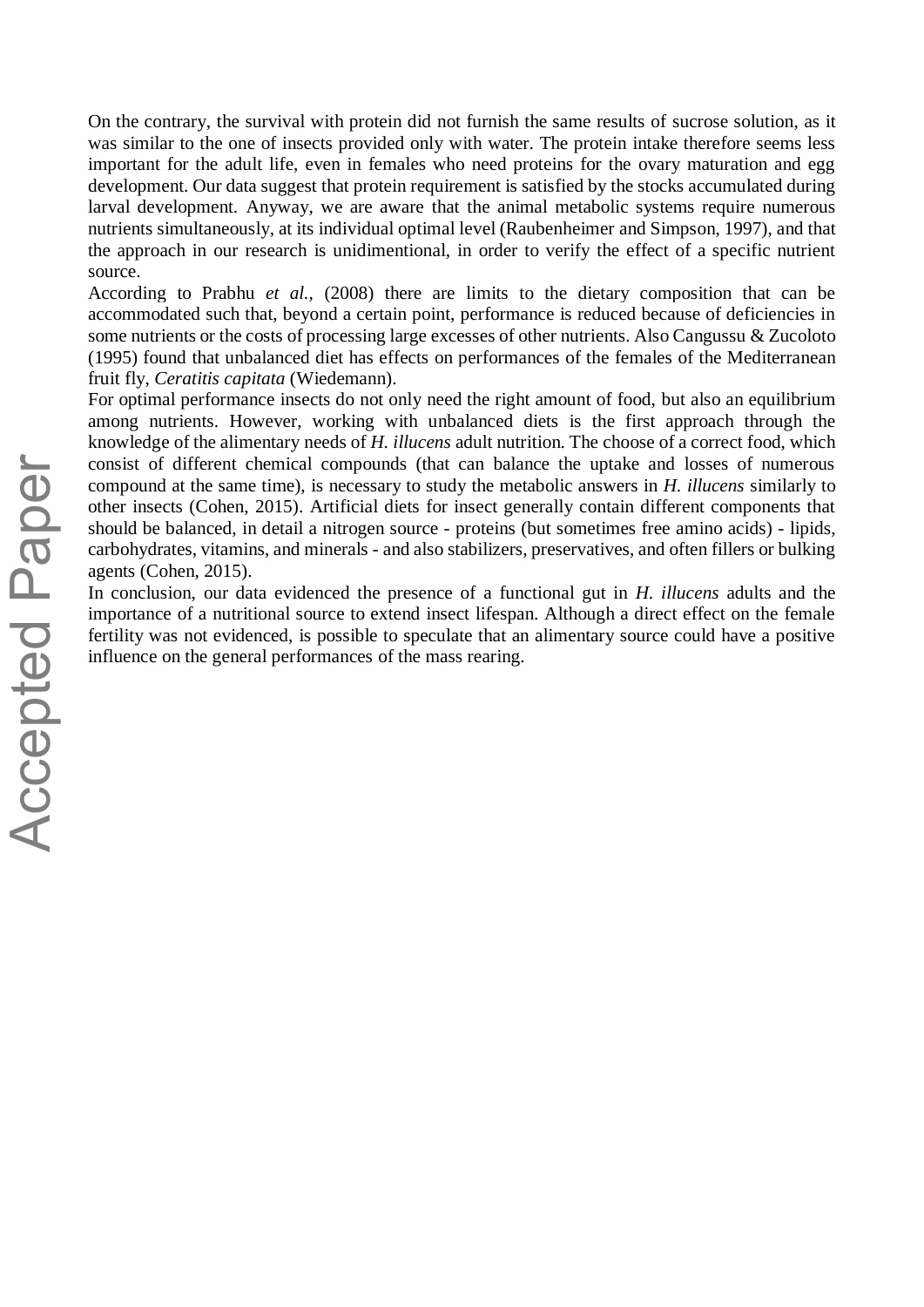## **References**

ARRESE E.L., SOULAGES J.L., 2010 - Insect fat body: energy, metabolism, and regulation. Annu. rev. entomol. 55: 207-225.

BARRAGAN‐FONSECA K.B., DICKE M., VAN LOON, J.J., 2018 - Influence of larval density and dietary nutrient concentration on performance, body protein, and fat contents of black soldier fly larvae (*Hermetia illucens).* Entomol. Exp. Appl. 166: 761-770.

BLACKMORE M.S., LORD C.C., 2000 - The relationship between size and fecundity in *Aedes albopictus*. J. Vector Ecol. 25: 212-217.

BLAY S., YUVAL B., 1999 - Oviposition and fertility in the Mediterranean fruit fly (Diptera: Tephritidae): effects of male and female body size and the availability of sperm. Ann. Entomol. Soc. Am. 92: 278-284.

BOOTH D.C., SHEPPARD C., 1984. Oviposition of the black soldier by *Hermetia illucens* (Diptera: Stratiomyidae): eggs, masses, timing and site characteristics. Environ. Entomol. 13: 421-423.

CANGUSSU J.A., ZUCOLOTO F.S., 1995 - Self-selection and perception threshold in adult females of *Ceratitis capita*ta (Diptera, Tephritidae). J. Insect Physiol*.* 41: 223-227.

CIČKOVÁ H., LACY R. C., KOZÁNEK M., 2014 - The use of fly larvae for organic waste treatment. Waste manage. 35: 68-80.

COHEN A.C., 2015 - Insect diets: science and technology. CRC Press. Inc., USA: 473 pp.

GOBBI P., MARTÍNEZ-SÁNCHEZ A., ROJO S., 2013 - The effects of larval diet on adult lifehistory traits of the black soldier fly, *Hermetia illucens* (Diptera: Stratiomyidae). Eur. J. Entomol. 110: 461-468.

JUCKER C., ERBA D., LEONARDI M. G., LUPI, D., SAVOLDELLI S., 2017 - Assessment of vegetable and fruit substrates as potential rearing media for *Hermetia illucens* (Diptera: Stratiomyidae) larvae. Environ. Entomol., 46: 1415-1423.

KALOVÁ M., BORKOVCOVÁ M., 2013 - Voracious larvae *Hermetia illucens* and treatment of selected types of biodegradable waste. Acta Universitatis Agriculturae et Silviculturae Mendelianae Brunensis 61: 77-83.

KEELEY L.L., 1985- Biochemistry and physiology of the insect fat body. In: Comprehensive Insect Physiology, Biochemistry and Pharmacology, ed. GA Kerkut, LI Gilbert, 3:211-28. New York: Pergamon.

LALANDER C., DIENER S., MAGR, M.E., ZURBRÜGG C., LINDSTRÖM A., VINNERÅS B., 2013 - Faecal sludge management with the larvae of the black soldier fly (*Hermetia illucens*). From a hygiene aspect. Sci. Total Environ. 458: 312-318.

LORD W. D., GOFF M. L., ADKINS T. R., HASKELL N. H., 1994 - The black soldier fly *Hermetia illucens* (Diptera: Stratiomyidae) as a potential measure of human postmortem interval: observations and case histories. J. Forensic Sci. 39: 215-222.

MAKKAR H. P., TRAN G., HEUZÉ V., ANKERS P., 2014 - State-of-the-art on use of insects as animal feed. Anim. Feed Sci. Tech. 197: 1-33.

MYERS H. M., TOMBERLIN J. K., LAMBERT B. D., KATTES D., 2008 - Development of black soldier fly (Diptera: Stratiomyidae) larvae fed dairy manure. Environ. Entomol. 37: 11-5.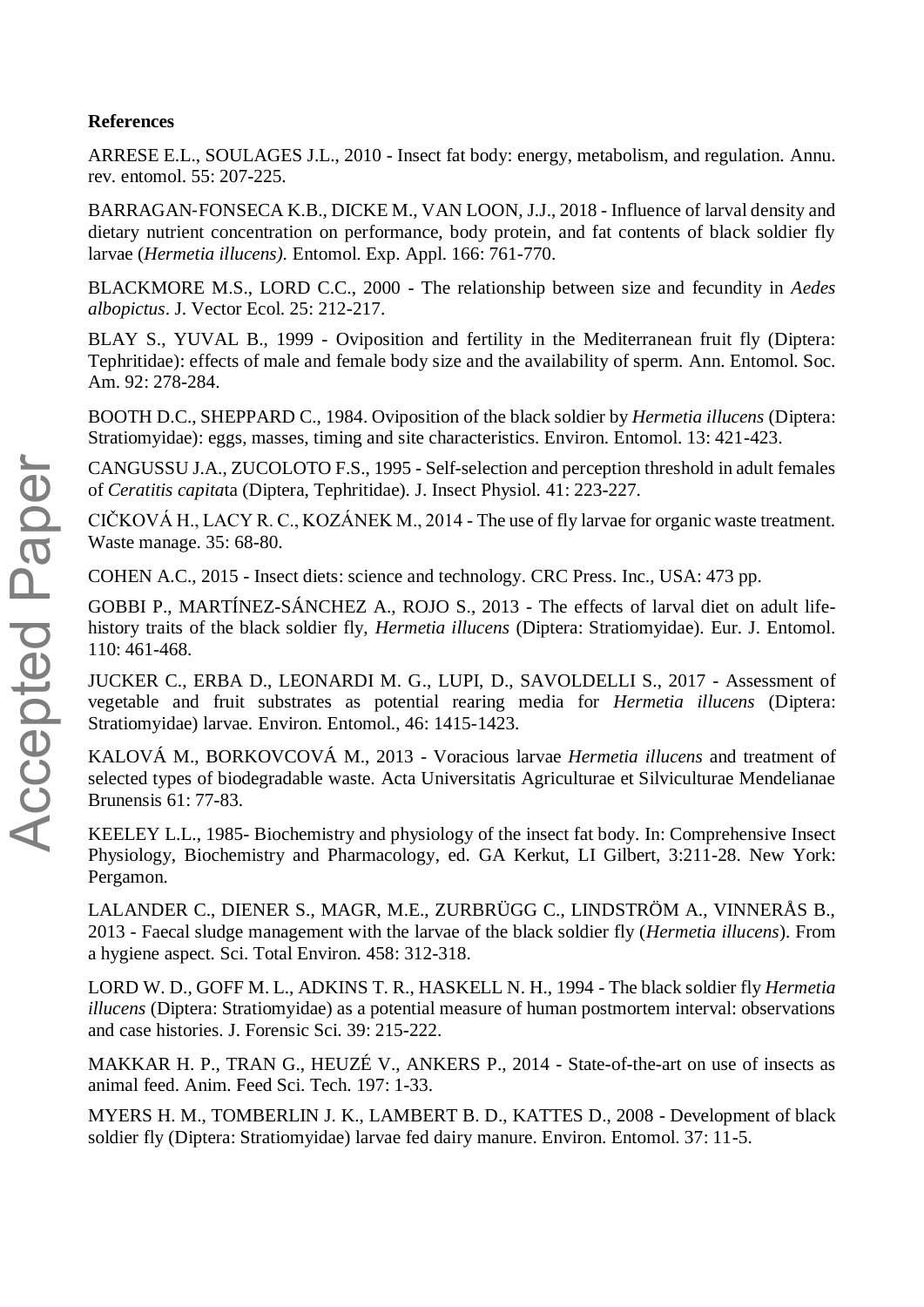NAKAMURA S., ICHIKI R.T., SHIMODA M., MORIOKA S., 2016 - Small-scale rearing of the black soldier fly, *Hermetia illucens* (Diptera: Stratiomyidae), in the laboratory: low-cost and yearround rearing. *Appl. Entomol. Zool. 51:* 161-166.

NEWTON L., SHEPPARD C., WATSON D., BURTLE G., DOVE R., 2005 - Using the black soldier fly, *Hermetia illucens*, as a value-added tool for the management of swine manure. *Animal and Poultry Waste Management Center, North Carolina State University, Raleigh, NC*, *17*.

PAZ A. S.P., CARREJO N.S., RODRÍGUEZ C.H.G., 2015 - Effects of larval density and feeding rates on the bioconversion of vegetable waste using black soldier fly larvae *Hermetia illucens* (L.),(Diptera: Stratiomyidae). Waste biomass valori. 6: 1059-1065.

PRABHU V., PEREZ‐STAPLES D., TAYLOR P. W., 2008 - Protein: carbohydrate ratios promoting sexual activity and longevity of male Queensland fruit flies. J. Appl. Entomol. 132: 575-582.

RAUBENHEIMER D., STEPHEN J.S., 1997 - Integrative models of nutrient balancing: application to insects and vertebrates. Nutr. Res. Rev. 10: 151-179.

ROPER C., PIGNATELLI P., PARTRIDGE L., 1996 - Evolutionary responses of *Drosophila melanogaster* life history to differences in larval density. J. Evol. Biol. 9: 609-622.

SHEPPARD D.C., TOMBERLIN J.K., JOYCE J.A., KISER B.C., SUMNER S.M., 2002 - Rearing methods for the black soldier fly (Diptera: Stratiomyidae). J. Med. Entomol. 39:695–698.

SOKAL R.R., ROHLF F.J., 1995 - Biometry. 1995. Ed Freedman, New York.

SURENDRA K.C., OLIVIER R., TOMBERLIN J.K., JHA R., KHANAL S.K., 2016 - Bioconversion of organic wastes into biodiesel and animal feed via insect farming. Renew. Ener. 98: 197-202.

TOMBERLIN J.K., SHEPPARD D.C. & JOYCE J.A. 2002: Selected life history traits of the black soldier fly. Ann. Entomol. Soc. Am. 95: 379-386.

TOMBERLIN J.K., ADLER P.H., MYERS H.M., 2009 - Development of the black soldier fly (Diptera: Stratiomyidae) in relation to temperature. Environ. Entomol. 38: 930-934.

UR REHMAN, K., REHMAN, A., CAI, M., ZHENG, L., XIAO, X., SOMROO, A. A., WANG H., LI W., YU Z., ZHANG, J., 2017 - Conversion of mixtures of dairy manure and soybean curd residue by black soldier fly larvae (Hermetia illucens L.). J. Cleaner Prod. 154: 366-373.

VAN HUIS A., 2013 - Potential of insects as food and feed in assuring food security. Annu. rev. entomol. 58, 563-583.

VAN RAAMSDONK L.W.D., VAN DER FELS-KLERX H.J., DE JONG J., 2017 - New feed ingredients: The insect opportunity. Food Addit. Contam. A 34: 1384-1397.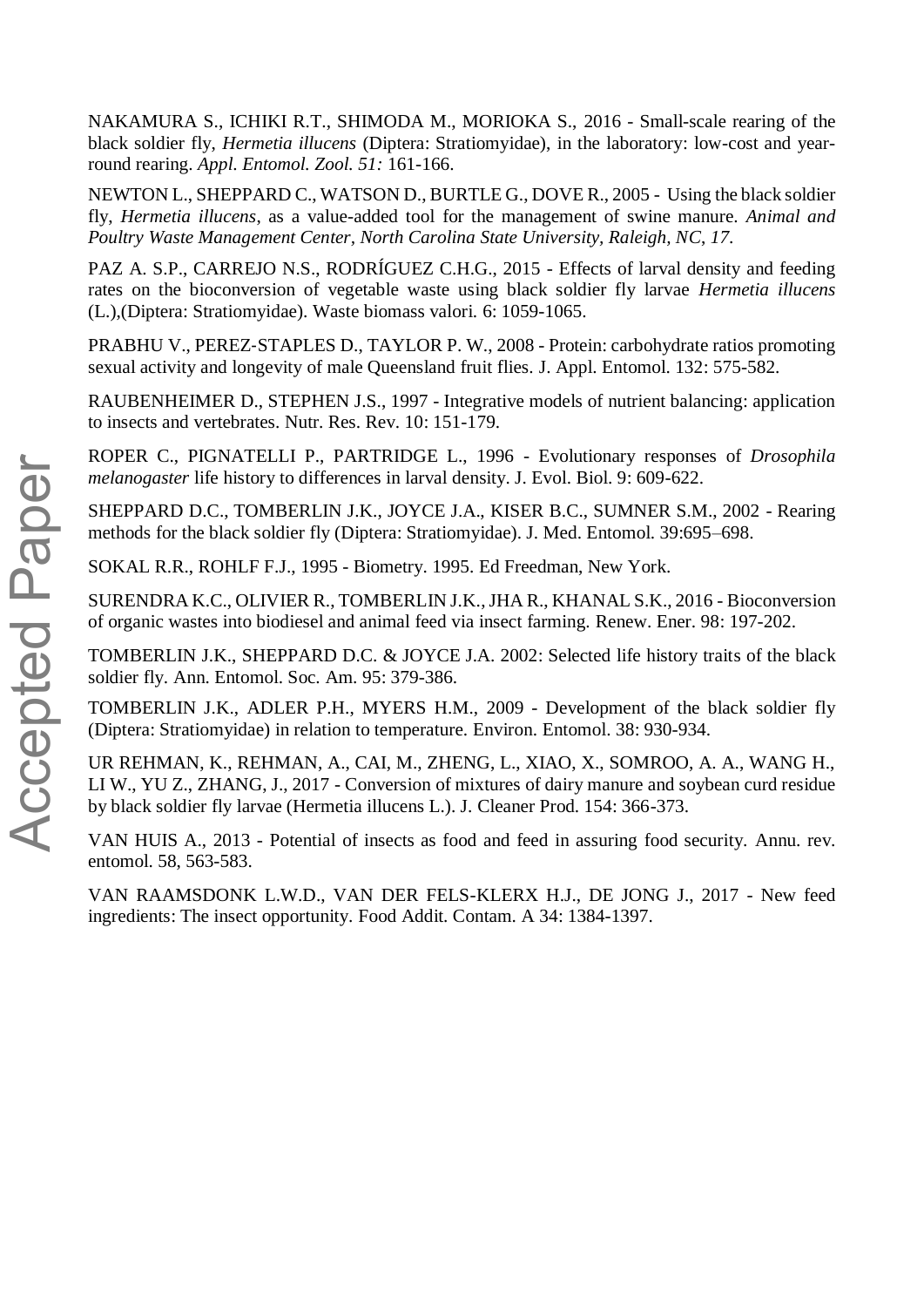|           | Mean Survival (in days)   |                     |                     |                  |                  |                  |  |
|-----------|---------------------------|---------------------|---------------------|------------------|------------------|------------------|--|
|           | Single specimens survival |                     | Cohort survival     |                  |                  |                  |  |
|           | Males                     | Males               | Females             | Females          | Males            | Females          |  |
|           | $(\text{trial } 1)$       | $(\text{trial } 2)$ | $(\text{trial } 1)$ | $-trial 2)$      |                  |                  |  |
| Starvatio | $6.60 \pm 0.76$ a         | $8.80 \pm 0.44a$    |                     |                  |                  |                  |  |
| n         |                           |                     | $8.05 \pm 0.70a$    | $9.30 \pm 0.28a$ | $7.74 \pm 0.70a$ | $8.30 \pm 0.19a$ |  |
| Water     | $14.74 \pm 1.40$          | $19.65 \pm 0.70$    | $16.10 \pm 1.17$    | $19.85 \pm 0.50$ | $13.60 \pm 0.80$ | $14.40 \pm 0.60$ |  |
|           | b                         | h                   | b                   |                  | b                |                  |  |
| Sucrose   | $28.05 + 8.7c$            | $32.70 \pm 1.93$    | $18.65 \pm 1.26$    | $20.85 \pm 1.13$ | $15.98 \pm 0.71$ | $18.30 \pm 1.02$ |  |
| solution  |                           | c                   | c                   | c                | $\mathbf{c}$     | с                |  |
| Protein   | $\overline{a}$            | $21.10 \pm 0.76$    |                     | 20.30            | $15.56 \pm 0.59$ | $12.98 \pm 0.46$ |  |
| solution  |                           |                     |                     | $\pm 1.92c$      | $\mathbf{c}$     |                  |  |

Table1. Mean survival rate in males and females (±SE) (days) fed with different diets. Different letters in the same column mean significant differences among food sources (Dunn post-hoc test, p<0.05).

Table 2. Mean area  $\pm$  SE (mm<sup>2</sup>) of *H. illucens* ovaries under different diets. Different letters in the same column mean significant differences among days from adult emergence (Tukey's test, p<0.05).

| Days after<br>emergence | Starvation                       | Water                                 | Sucrose solution Protein solution |                  |
|-------------------------|----------------------------------|---------------------------------------|-----------------------------------|------------------|
| $\mathbf{1}$            | $1.54 \pm 0.16a$                 | $1.49 \pm 0.19a$                      | $1.61 \pm 0.15$ a                 | $1.31 \pm 0.18a$ |
| 3                       | $4.70 + 0.66c$                   | $6.60 + 0.95c$                        | $5.30 \pm 0.44$ d                 | $4.80 \pm 0.49c$ |
| 5                       |                                  | $3.01 \pm 0.45$ bc $4.40 \pm 0.84$ bc | $3.70 \pm 0.45c$                  | $3.51 \pm 0.85c$ |
|                         | $4.25\pm0.94$ bc $2.52\pm0.58$ b |                                       | $3.40 \pm 0.44c$                  | $3.52 \pm 0.76c$ |
| 10                      |                                  | $2.46 \pm 0.46$                       | $2.16 \pm 0.23b$                  | $1.89 \pm 0.13a$ |
| 14                      |                                  | $2.27 \pm 0.30$                       | $2.05 \pm 0.11$                   |                  |
|                         |                                  |                                       |                                   |                  |